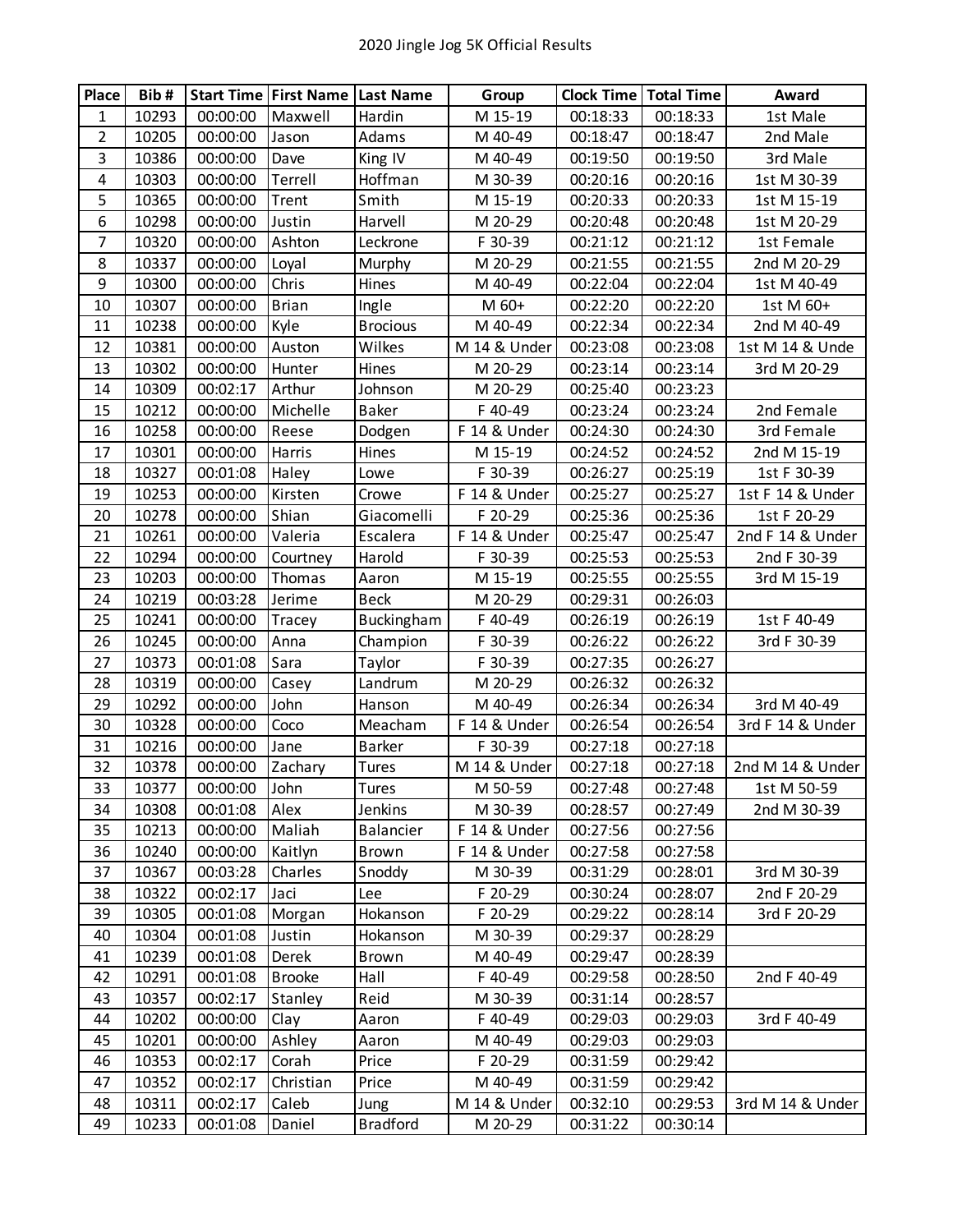| Place | Bib#   |          | <b>Start Time First Name Last Name</b> |                  | Group        | <b>Clock Time   Total Time</b> |          | Award       |
|-------|--------|----------|----------------------------------------|------------------|--------------|--------------------------------|----------|-------------|
| 50    | 10284  | 00:02:17 | Ellison                                | Graham           | F 30-39      | 00:32:33                       | 00:30:16 |             |
| 51    | 10285  | 00:02:17 | James                                  | Graham           | M 30-39      | 00:32:33                       | 00:30:16 |             |
| 52    | 10262  | 00:02:17 | Rachel                                 | Faoro            | F 20-29      | 00:32:34                       | 00:30:17 |             |
| 53    | 10354  | 00:01:08 | Dylan                                  | Pugh             | M 30-39      | 00:31:25                       | 00:30:17 |             |
| 54    | 10339  | 00:01:08 | Asim                                   | Nane             | M 14 & Under | 00:31:27                       | 00:30:19 |             |
| 55    | 10372  | 00:01:08 | Robert                                 | Taylor           | M 30-39      | 00:31:32                       | 00:30:24 |             |
| 56    | 10232  | 00:01:08 | Jennifer                               | <b>Boyles</b>    | F 30-39      | 00:31:38                       | 00:30:30 |             |
| 57    | 10251  | 00:02:17 | Ruth                                   | Cope             | $F$ 60+      | 00:32:53                       | 00:30:36 | 1st F 60+   |
| 58    | 10269  | 00:02:17 | Boyd                                   | French           | M 40-49      | 00:33:18                       | 00:31:01 |             |
| 59    | 10288  | 00:02:17 | Clark                                  | Gunnells         | M 14 & Under | 00:33:21                       | 00:31:04 |             |
| 60    | 10321  | 00:00:00 | Judy                                   | Ledbetter        | $F 60+$      | 00:31:11                       | 00:31:11 | 2nd F 60+   |
| 61    | No Bib | 00:00:00 | No Name                                | No Name          |              | 00:31:14                       | 00:31:14 |             |
| 62    | 10361  | 00:02:17 | Jimmy                                  | Segrest          | M 30-39      | 00:33:44                       | 00:31:27 |             |
| 63    | 10275  | 00:01:08 | Caleb                                  | Fuller           | M 30-39      | 00:32:58                       | 00:31:50 |             |
| 64    | 10229  | 00:01:08 | Austin                                 | Blanton          | M 20-29      | 00:33:25                       | 00:32:17 |             |
| 65    | 10362  | 00:02:17 | Autumn                                 | Sherard          | F 20-29      | 00:34:36                       | 00:32:19 |             |
| 66    | 10266  | 00:02:17 | Destiny                                | Foster           | F 20-29      | 00:34:37                       | 00:32:20 |             |
| 67    | 10318  | 00:02:17 | Carmen                                 | Kinder           | F 40-49      | 00:34:45                       | 00:32:28 |             |
| 68    | 10325  | 00:02:17 | Susan                                  | Lines            | F 50-59      | 00:35:00                       | 00:32:43 | 1st F 50-59 |
| 69    | 10276  | 00:01:08 | Shannon                                | Fuller           | F 30-39      | 00:34:07                       | 00:32:59 |             |
| 70    | 10211  | 00:03:28 | Michelle                               | Arrington        | F 40-49      | 00:36:44                       | 00:33:16 |             |
| 71    | 10342  | 00:02:17 | Tiffany                                | Oshel            | F 30-39      | 00:36:13                       | 00:33:56 |             |
| 72    | 10210  | 00:02:17 | Jonathan                               | Armbruster       | M 50-59      | 00:36:30                       | 00:34:13 | 2nd M 50-59 |
| 73    | 10260  | 00:02:17 | Katie                                  | Emerson          | F 20-29      | 00:36:32                       | 00:34:15 |             |
| 74    | 10287  | 00:02:17 | Cade                                   | Gunnells         | M 40-49      | 00:36:32                       | 00:34:15 |             |
| 75    | 10323  | 00:02:17 | Jesse                                  | Lee              | M 20-29      | 00:37:26                       | 00:35:09 |             |
| 76    | 10242  | 00:02:17 | Scott                                  | <b>Burroughs</b> | M 50-59      | 00:37:45                       | 00:35:28 | 3rd M 50-59 |
| 77    | 10338  | 00:01:08 | Ahmet                                  | Nane             | M 14 & Under | 00:36:40                       | 00:35:32 |             |
| 78    | 10315  | 00:01:08 | Sidney                                 | Kerby            | F 14 & Under | 00:36:49                       | 00:35:41 |             |
| 79    | 10316  | 00:01:08 | Taylor                                 | Kerby            | F 30-39      | 00:36:49                       | 00:35:41 |             |
| 80    | 10226  | 00:01:08 | Ronald                                 | <b>Beyers</b>    | M 60+        | 00:37:09                       | 00:36:01 | 2nd M 60+   |
| 81    | 10236  | 00:03:28 | Thomas                                 | <b>Bradley</b>   | M 15-19      | 00:39:35                       | 00:36:07 |             |
| 82    | 10237  | 00:02:17 | Jon                                    | <b>Brasher</b>   | M 60+        | 00:38:51                       | 00:36:34 | 3rd M 60+   |
| 83    | 10244  | 00:02:17 | William                                | Chadick          | M 20-29      | 00:39:10                       | 00:36:53 |             |
| 84    | 10207  | 00:02:17 | Karen                                  | Anderson         | F 40-49      | 00:39:16                       | 00:36:59 |             |
| 85    | 10255  | 00:04:22 | Luke                                   | Davis            | M 14 & Under | 00:41:21                       | 00:36:59 |             |
| 86    | 10388  | 00:02:17 | Danny                                  | Daniels          | M 30-39      | 00:39:32                       | 00:37:15 |             |
| 87    | 10349  | 00:03:28 | Cole                                   | Powers           | M 14 & Under | 00:40:48                       | 00:37:20 |             |
| 88    | 10350  | 00:03:28 | Luke                                   | Powers           | M 14 & Under | 00:40:49                       | 00:37:21 |             |
| 89    | 10348  | 00:03:28 | Alicia                                 | Powers           | F 40-49      | 00:40:50                       | 00:37:22 |             |
| 90    | 10376  | 00:03:28 | Kimberly                               | Tucker           | F 40-49      | 00:41:02                       | 00:37:34 |             |
| 91    | 10235  | 00:03:28 | Patrick                                | <b>Bradley</b>   | M 14 & Under | 00:41:13                       | 00:37:45 |             |
| 92    | 10351  | 00:03:28 | Sam                                    | Powers           | M 40-49      | 00:41:25                       | 00:37:57 |             |
| 93    | 10289  | 00:03:28 | Allie                                  | Guy              | F 14 & Under | 00:41:28                       | 00:38:00 |             |
| 94    | 10290  | 00:03:28 | Kathy                                  | Guy              | F 40-49      | 00:41:28                       | 00:38:00 |             |
| 95    | 10370  | 00:02:17 | Mike                                   | Speakman         | M 50-59      | 00:40:22                       | 00:38:05 |             |
| 96    | 10317  | 00:03:28 | Su Hyun                                | Kim              | F 20-29      | 00:41:55                       | 00:38:27 |             |
| 97    | 10384  | 00:03:28 | Tae                                    | Yang             | M 30-39      | 00:41:55                       | 00:38:27 |             |
| 98    | 10268  | 00:03:28 | Melissa                                | Freeman          | F 40-49      | 00:42:12                       | 00:38:44 |             |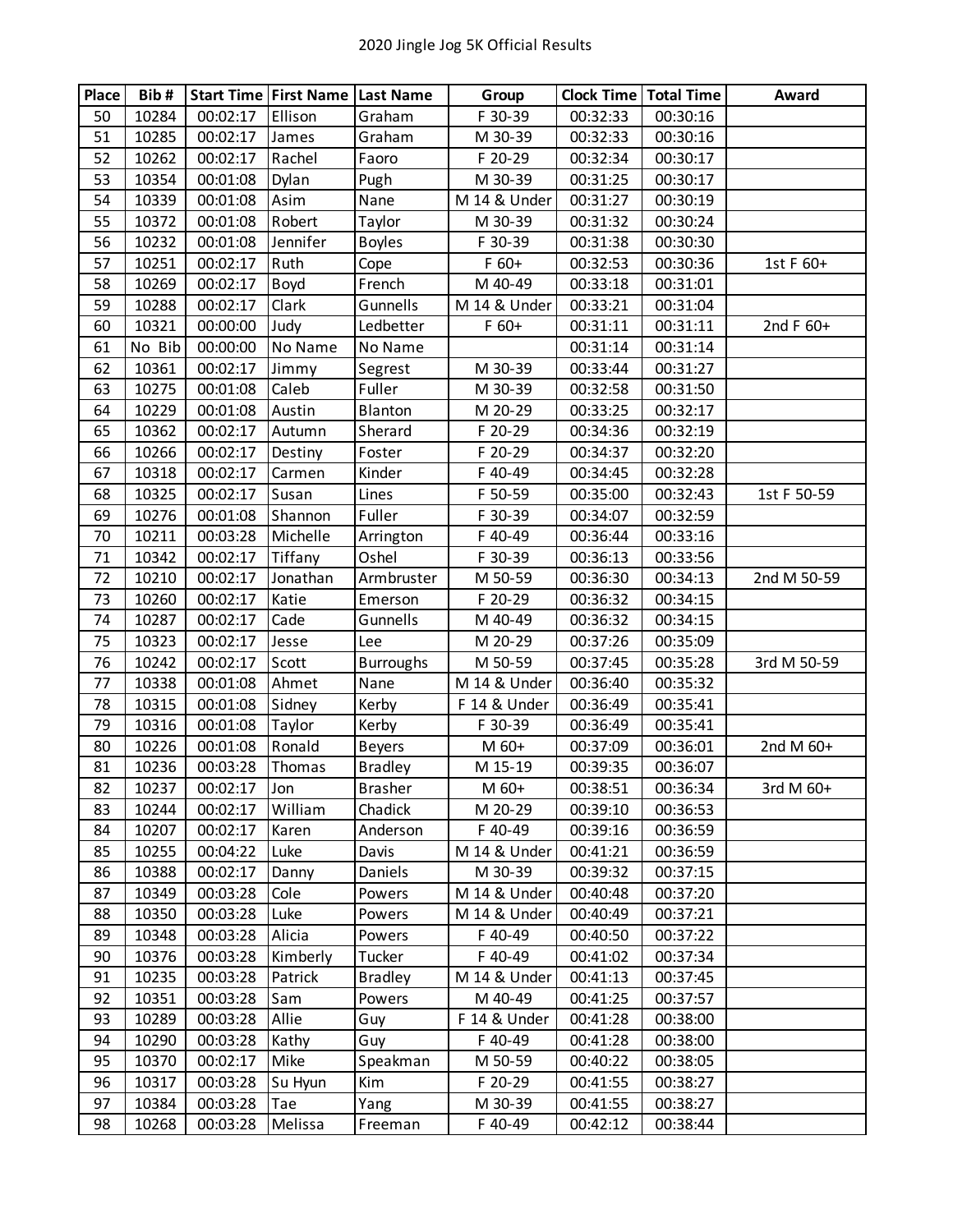| Place | Bib#  |          | Start Time   First Name   Last Name |                | Group        | <b>Clock Time   Total Time</b> |          | Award       |
|-------|-------|----------|-------------------------------------|----------------|--------------|--------------------------------|----------|-------------|
| 99    | 10313 | 00:03:28 | <b>JR</b>                           | Jung           | M 40-49      | 00:42:14                       | 00:38:46 |             |
| 100   | 10306 | 00:03:28 | Tammy                               | Hollis         | $F$ 60+      | 00:42:23                       | 00:38:55 | 3rd F 60+   |
| 101   | 10206 | 00:02:17 | Stacey                              | Albright       | F 40-49      | 00:41:12                       | 00:38:55 |             |
| 102   | 10312 | 00:02:17 | Denise                              | Jung           | F 40-49      | 00:41:12                       | 00:38:55 |             |
| 103   | 10363 | 00:02:17 | Amy                                 | Shonesy        | F 40-49      | 00:41:33                       | 00:39:16 |             |
| 104   | 10296 | 00:03:28 | Roslyn                              | Harper         | F 14 & Under | 00:42:56                       | 00:39:28 |             |
| 105   | 10295 | 00:03:28 | Heather                             | Harper         | F 30-39      | 00:42:56                       | 00:39:28 |             |
| 106   | 10334 | 00:02:17 | Daisy                               | Morrison       | F 20-29      | 00:41:50                       | 00:39:33 |             |
| 107   | 10270 | 00:02:17 | Audra                               | Froom          | F 20-29      | 00:41:53                       | 00:39:36 |             |
| 108   | 10271 | 00:02:17 | Paul                                | Froom          | M 30-39      | 00:41:53                       | 00:39:36 |             |
| 109   | 10218 | 00:03:28 | Chandra                             | <b>Beck</b>    | F 20-29      | 00:43:13                       | 00:39:45 |             |
| 110   | 10346 | 00:03:28 | Elizabeth                           | Phillips       | F 20-29      | 00:43:24                       | 00:39:56 |             |
| 111   | 10356 | 00:03:28 | Ashley                              | Reid           | F 30-39      | 00:43:43                       | 00:40:15 |             |
| 112   | 10355 | 00:03:28 | Alicia                              | Rambo          | F 20-29      | 00:44:08                       | 00:40:40 |             |
| 113   | 10387 | 00:03:28 | Cami                                | McJett         | F 20-29      | 00:44:09                       | 00:40:41 |             |
| 114   | 10259 | 00:04:22 | Sharron                             | Duprel         | F 40-49      | 00:45:22                       | 00:41:00 |             |
| 115   | 10364 | 00:03:28 | Emily                               | Smith          | F 20-29      | 00:44:34                       | 00:41:06 |             |
| 116   | 10366 | 00:03:28 | Trevor                              | Smith          | M 20-29      | 00:44:34                       | 00:41:06 |             |
| 117   | 10263 | 00:03:28 | Don                                 | Felks          | M 40-49      | 00:44:38                       | 00:41:10 |             |
| 118   | 10343 | 00:02:17 | Lauren                              | Paul           | F 30-39      | 00:43:42                       | 00:41:25 |             |
| 119   | 10234 | 00:03:28 | Katie                               | <b>Bradley</b> | F 40-49      | 00:45:27                       | 00:41:59 |             |
| 120   | 10264 | 00:02:17 | Sheree                              | Finley         | F 40-49      | 00:44:57                       | 00:42:40 |             |
| 121   | 10248 | 00:04:22 | LeAnne                              | Clements       | F 30-39      | 00:47:18                       | 00:42:56 |             |
| 122   | 10282 | 00:04:22 | Xiamara                             | Gomez          | F 30-39      | 00:47:39                       | 00:43:17 |             |
| 123   | 10279 | 00:03:28 | Elizabeth                           | Gillie         | F 20-29      | 00:47:51                       | 00:44:23 |             |
| 124   | 10280 | 00:03:28 | James                               | Gillie         | M 30-39      | 00:47:51                       | 00:44:23 |             |
| 125   | 10227 | 00:02:17 | Erin                                | Blair          | F 40-49      | 00:47:04                       | 00:44:47 |             |
| 126   | 10228 | 00:02:17 | Mark                                | <b>Blair</b>   | M 50-59      | 00:47:05                       | 00:44:48 |             |
| 127   | 10252 | 00:03:28 | Amy                                 | Crew           | F 50-59      | 00:48:20                       | 00:44:52 | 2nd F 50-59 |
| 128   | 10310 | 00:04:22 | Rachel                              | Jones          | F 30-39      | 00:51:47                       | 00:47:25 |             |
| 129   | 10326 | 00:04:22 | Kelsey                              | Lomax          | F 20-29      | 00:51:48                       | 00:47:26 |             |
| 130   | 10230 | 00:02:17 | Erin Noelle   Blanton               |                | F 30-39      | 00:50:07                       | 00:47:50 |             |
| 131   | 10265 | 00:04:22 | Kelli                               | Flanagan       | F 40-49      | 00:53:49                       | 00:49:27 |             |
| 132   | 10299 | 00:04:22 | Amy                                 | Hatcher        | F 40-49      | 00:53:49                       | 00:49:27 |             |
| 133   | 10329 | 00:03:28 | Robert                              | Meacham        | M 60+        | 00:53:01                       | 00:49:33 |             |
| 134   | 10215 | 00:04:22 | <b>Bud</b>                          | Barker         | M 60+        | 00:54:09                       | 00:49:47 |             |
| 135   | 10256 | 00:04:22 | Terri                               | Davis          | F 40-49      | 00:54:50                       | 00:50:28 |             |
| 136   | Unk   | 00:04:22 | Unk                                 | Unk            |              | 00:54:56                       | 00:50:34 |             |
| 137   | Unk   | 00:04:22 | Unk                                 | Unk            |              | 00:54:56                       | 00:50:34 |             |
| 138   | 10250 | 00:03:28 | Terra                               | Cockrell       | F 50-59      | 00:54:38                       | 00:51:10 | 3rd F 50-59 |
| 139   | 10374 | 00:03:28 | Claire                              | Thompson       | F 30-39      | 00:54:39                       | 00:51:11 |             |
| 140   | 10246 | 00:03:28 | Colin                               | Chung          | M 14 & Under | 00:54:47                       | 00:51:19 |             |
| 141   | 10324 | 00:03:28 | Krista                              | Lee            | F 30-39      | 00:55:28                       | 00:52:00 |             |
| 142   | 10385 | 00:03:28 | Mallory                             | Beck           | F 20-29      | 00:55:34                       | 00:52:06 |             |
| 143   | 10220 | 00:03:28 | Kathy                               | <b>Beck</b>    | F 30-39      | 00:55:34                       | 00:52:06 |             |
| 144   | 10382 | 00:03:28 | Rebecca                             | Williams       | F 20-29      | 00:55:40                       | 00:52:12 |             |
| 145   | 10217 | 00:03:28 | Ashley                              | Beasley        | F 30-39      | 00:55:40                       | 00:52:12 |             |
| 146   | 10247 | 00:03:28 | Seung woo                           | Chung          | M 30-39      | 00:55:42                       | 00:52:14 |             |
| 147   | 10379 | 00:03:28 | Allie                               | Veltkamp       | F 20-29      | 00:55:53                       | 00:52:25 |             |